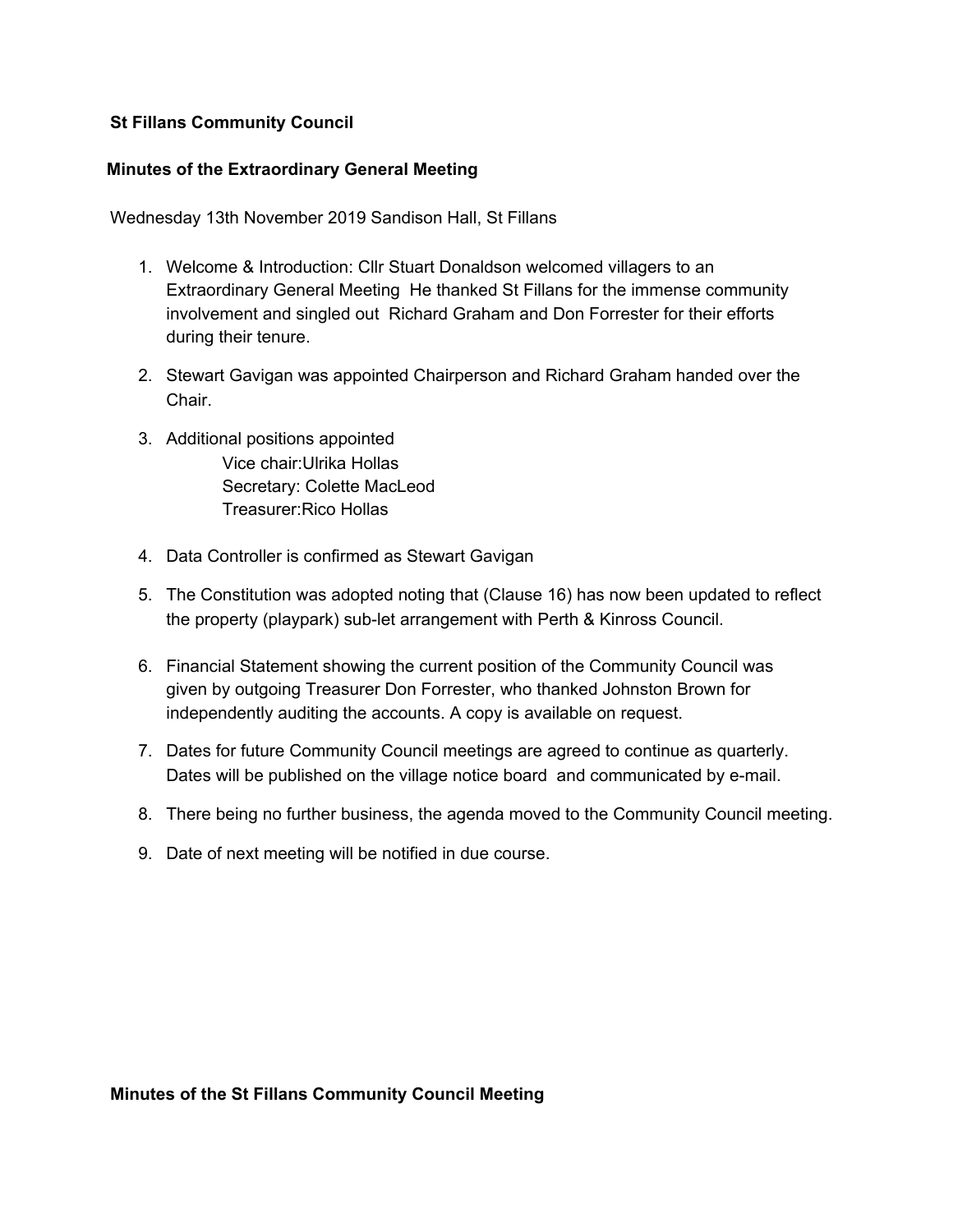## **Wed 13 November 2019**

**Welcome:** Chair Stewart Gavigan welcomed 22 villagers, Cllr Stuart Donaldson , incoming Community Council members Ulrika Hollis, Rico Hollis & Colette MacLeod to the meeting.

- **1. Apologies:** Apologies received from Cllr Rona Brock, Councillor Roz McCall, Geoff Hardman-Carter, Eric & Lorna Kennelly, Gordon McDowall, Hilary ?, Ian Moncrieff and PC Steve Mitchell.
- **2. Minutes:** The minutes of the last meeting in September 2019 were proposed as a true record by Richard Graham and seconded by Steve Howell.
- **3. Police Report:** Police have sent their apologies and no report was given.
- **4. Matters Arising:** None
- **5. Planning:**

**Ref No: 2019/0274/DET** Erection of 4 dwellinghouses, 1 detached garage, 1 detached carport and access road at Glentarken Park, St Fillans. Neighbour notification notices have been issued.

- **6. Still ": Panu Lehti from Achray House Hotel** has offered a donation of approx 50% of the cost of siting, maintaining and lighting 'Still' subject to it being situated at the Achray Hotel lochside; how the remaining funds would be raised has yet to be agreed.
	- a. Jim O'Donnell raised concern that a question he previously raised as to the reason behind re-siting 'Still' has not been answered to his satisfaction.
	- b. It was agreed that the artist should be consulted and a work group be set up to progress further. Geoff, Panu, Jim. to be involved and the artist will be invited.

# **7. Environment:**

Andrea Hudspeth gave no report but explained that a full report would be provided at the next meeting.

## **8. Village Working Groups**

a. **Garden Group:** Sally gave the report in Lorna's absence. 2 work parties have taken place since the last CC meeting; Field of Hope & war memorial and church in preparation for Remembrance Sunday. The group also provided support for the post bonfire clean-up and villagers who supported were thanked for their efforts. Sally has suggested that an invitation could be extended to the National Park Ranger to give a talk on invasive weed species. Further update will be given at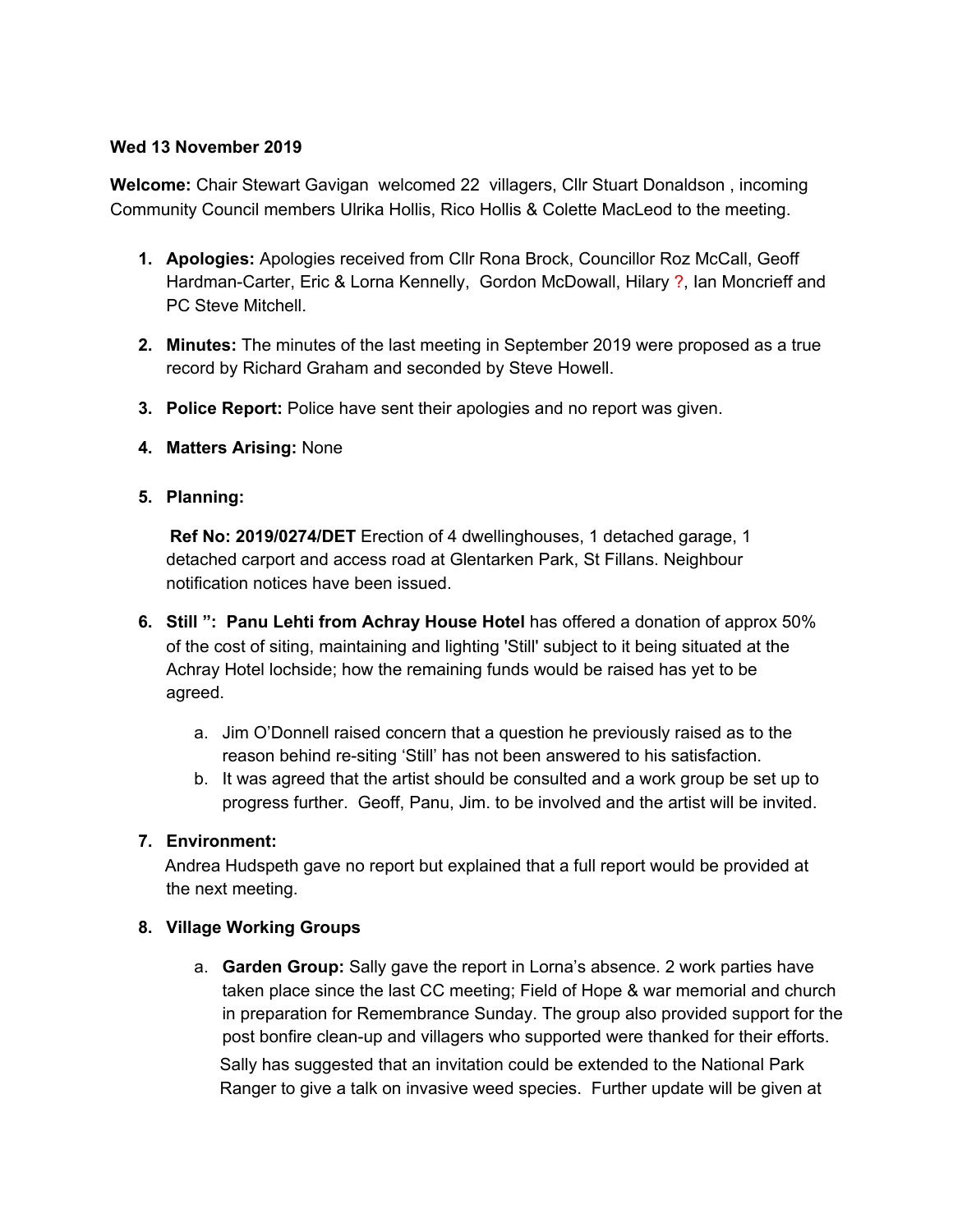the next CC meeting.

b**. Path Group:** Johnston provided an update on the path. Last section is complete with planting taking place. Raising funding for the development of the next section of the path has been challenged due to the rejection of an application to SSE. However, efforts continue with an application to the Gannochy Trust. Planning has been submitted and a structural engineer's report provided by Campbell of Doune.

**Festive Committee:** Ulrika gave an update on Village Bonfire event, thanking all contributors to the success of the evening; Andrea for making sure no hedgehogs were harmed, Russell for obtaining the fireworks, Richard for safely executing the firework display, Gordon for the music and Rico for the refreshments. Of approx £426 raised at the event, £176 in costs were accrued and £250 was paid to the community trust to offset the cost of the fireworks.. Chair Stewart Gavigan thanked all the Festive Cttee for a successful event.

**Play Park Group:** Russell advised that the ropes have now been replaced and the tower strengthened and so play area is open. Robin Speering has built a new frame for the Eagles Eyrie providing a stronger base on which the designer has agreed to rebuild the broken structure at his own expense. The Pebble Patch area and cairn are yet to be completed. Funding is on target and the lease has now been agreed with P&K Council.

# **A.O.B:**

- 1. Richard advised that this year's Poppy Appeal collection raised £258.60. The sum of c£3500.00 in sponsorship was also raised by Richard, Steve Howell his niece and Craig Gavigan who ran the Porto Marathon in support of The PSP Association.
- 2. Fraser Ballantyne advised the meeting that St Fillans Golf Club was recently awarded the 'Best 9-hole Course in Scotland' at a celebration dinner in St Andrews. The community is asked to promote the accolade widely in support of growing the club.
- 3. Jim Brierley asked if there was any update regarding repairs to the Dundurn Bridge which was damaged c8 months ago through a road traffic accident. Concern is growing over the viability of the bridge. There is also concern over the plans for a logging route which has previously been advised.